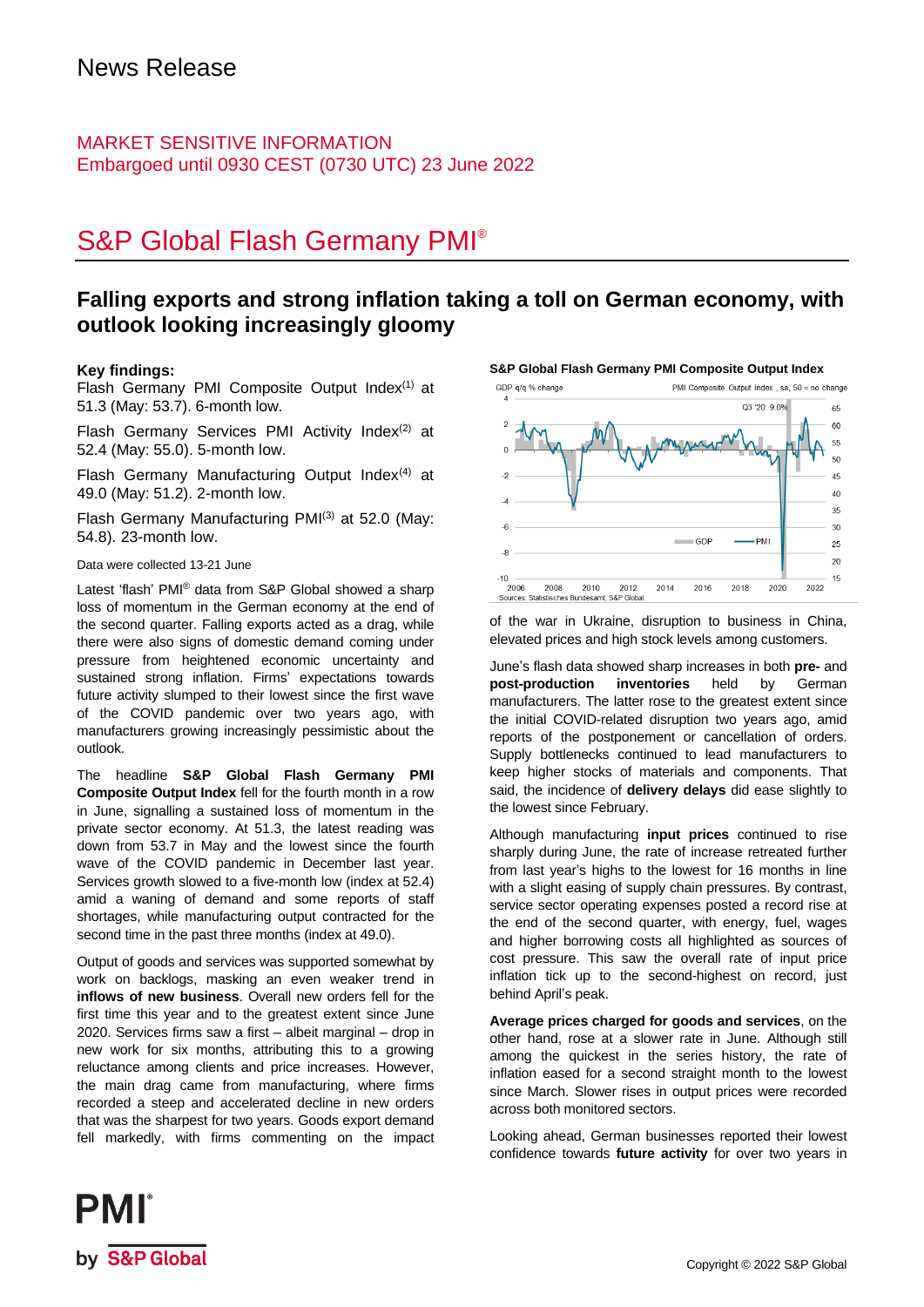## News Release

June. The decline in expectations owed exclusively to the manufacturing sector, where sentiment turned increasingly negative over concerns about falling demand, persistently high inflation and continued supply disruption. Services expectations were little-changed from the previous month, but remained subdued by historical standards.

Finally, June's flash survey showed a slowdown in the pace of job creation across Germany's private sector. The latest rise in employment was the weakest for 15 months, with both manufacturers and services firms recording softer rates of workforce growth.

**S&P Global Flash Germany Manufacturing PMI**



Commenting on the flash PMI data, **Phil Smith**, Economics Associate Director at S&P Global Market Intelligence said:

*"June's flash PMI data show that Germany's economy has lost virtually all the momentum gained from the easing of virus related restrictions, with growth in the service sector cooling sharply for the second month in a row in June.* 

*"But perhaps the biggest cause for concern is a broadbased decline in demand, with a deepening downturn in manufacturing new orders coinciding with a first fall in service sector new business for six months, as rising prices and elevated levels of uncertainty take a toll. Activity is still being supported to some extent by workloads built up earlier in the year, however.* 

*"Price pressures remain historically elevated. However, there are signs that businesses might be finding it increasingly difficult to pass on higher costs to customers, with average prices charged for goods and services rising at the slowest rate for three months despite a quicker increase in input costs that the survey in part linked to rising wage pressures.* 

*"Thanks to a particularly grim outlook for the manufacturing sector, business confidence towards future activity is now at its lowest since the first wave of the pandemic two years ago, and we're seeing this translate into a broad-based slowdown in job creation as companies start to reassess their staffing needs going forward."*

-Ends-